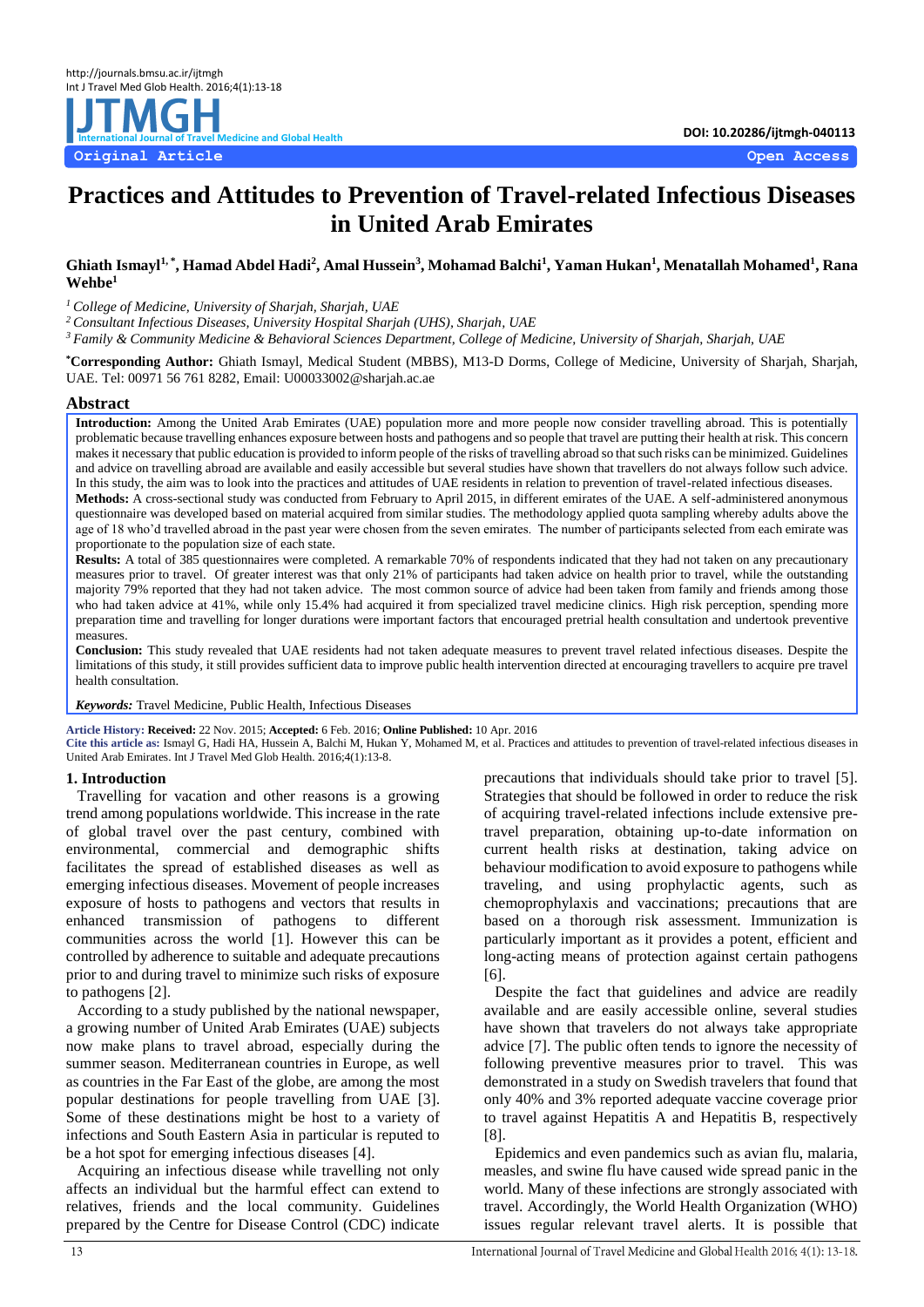incidence of travel-associated disease may be reduced by maximizing access to care and augmenting education in disease prevention. Moreover, since travellers are often unaware of risks associated with specific diseases while travelling, there remains demand and an urgent need for spreading awareness on important behavioral modifications and of the importance of preventive vaccinations [\[9\]](#page-5-8).

Little is known about how travellers in UAE perceive health risks associated with travel and how they utilize precautionary measures and behave before traveling abroad to protect their health. This study was the first of its type in the UAE and it is crucial to assess whether the UAE population is taking adequate precautions to protect their health prior to travel, and to decide what effort should be taken by health authorities to protect travellers from the UAE against travel-related infections.

Building on all those previously mentioned facts; the objective of this study was to look into practices and attitudes followed by UAE residents towards prevention of travelrelated infectious diseases.

#### **2. Methods**

This was a descriptive cross-sectional study conducted in shopping centres and public areas in the UAE during the period February to April 2015. Inclusion criteria were UAE resident status aged 18 years and over, who had travelled in the preceding year. Participants who did not match these criteria or were not able to communicate in either English or Arabic were excluded.

A self-administered anonymous questionnaire was developed based on material acquired from similar studies conducted elsewhere but on the same topic. A pilot study was done on a sample of 25 subjects and then the questionnaire was modified and reviewed by the Family & Community Medicine Department; it was determined as valid and reliable for the purpose of this study. The questionnaire was then distributed to a random sample (n= 385) of UAE residents. Quota sampling method was used; participants were chosen from the seven emirates in proportion to population size. Population sizes as follows were acquired from the 2005 census found on UAE Federal Competitiveness and Statistics Authority website; Abu Dhabi 34% (n=130), Dubai 32% (n=120), Sharjah 20% (n=75), Ras Al Khaimah 5% (n=20), Ajman 5% (n=20), Fujairah 3% (n=15), Umm Al-Qaiwain 1% (n=5) [\[10\]](#page-5-9).

Each participating individual was asked 20 questions on practices and attitudes to prevent of travel related infectious disease; these included seeking pre travel health advice and following necessary precautionary measures. All those that participated in interviews had provided written consent.

All personal information was treated with strict confidentiality. Data was entered electronically and analyzed using the SPSS Version 21 software. Data were expressed as frequencies and percentages unless otherwise stated. Chisquare analysis was used to test for difference in proportion between two or more groups for categorical variables. A p value less than 0.05 was considered to be statistically significant. After data analysis, the results were compared with those of similar studies to evaluate and make a conclusion.

A written informed consent was obtained from all participants. This study was approved by the Ethics and Research Committee (ERC) in Medical Colleges of Sharjah University.

#### **3. Results**

A total of 385 questionnaires were completed by individuals that matched inclusion criteria. The response rate was 100%. Questionnaires were distributed almost equally among male and female participants, with 53.2%  $(n=204)$  male respondents and 46.8%  $(n=181)$  female. 30.6%  $(n=118)$  of respondents were less than 25 years of age, 30.9%  $(n=119)$  were between 26 and 34 years of age, while 38.4% (n=148) were aged more than or equal to 35 years.

Most respondents had travelled for the purpose of tourism 43.1% (n=166), or to visit family and friends 35.8% (n=138), while the remainder reported that the purpose of their travel was doing business or education 9.9% (n=38), or religious purposes 5.5% (n=21). It is noteworthy that the majority of respondents reported that they'd spent 7 days or less in preparation for travel 66.3% (n=256), while only 8.1% (n=31) spent 29 days or more in preparation. Significantly, 74.5% (n=287) reported that this wasn't their first time travelling to the specific destination [\(Table 1\)](#page-1-0).

<span id="page-1-0"></span>**Table 1.** Variables associated with pretravel health advice practices and

| attitudes                          |                                            |                  |            |  |  |  |  |
|------------------------------------|--------------------------------------------|------------------|------------|--|--|--|--|
| Variables                          |                                            | <b>Frequency</b> | Percentage |  |  |  |  |
| Gender:                            |                                            |                  |            |  |  |  |  |
|                                    | Male                                       | 204              | 53.2 %     |  |  |  |  |
|                                    | Female                                     | 181              | 46.8%      |  |  |  |  |
| Age group:                         |                                            |                  |            |  |  |  |  |
|                                    | $\leq$ 25                                  | 118              | 30.6 %     |  |  |  |  |
|                                    | 26-34                                      | 119              | 30.9%      |  |  |  |  |
|                                    | $\geq$ 35                                  | 148              | 38.4%      |  |  |  |  |
| <b>Nationality:</b>                |                                            |                  |            |  |  |  |  |
|                                    | <b>UAE</b>                                 | 77               | 20 %       |  |  |  |  |
|                                    | Arab Expat                                 | 200              | 51.9%      |  |  |  |  |
|                                    | Non-Arab                                   | 108              | 28.1%      |  |  |  |  |
| <b>Destination:</b>                |                                            |                  |            |  |  |  |  |
|                                    | <b>Middle East</b>                         | 122              | 31.7 %     |  |  |  |  |
|                                    |                                            | 89               | 23.1 %     |  |  |  |  |
|                                    | Europe                                     |                  |            |  |  |  |  |
|                                    | Asia                                       | 88               | 22.9%      |  |  |  |  |
|                                    | North Africa                               | 56               | 14.5 %     |  |  |  |  |
|                                    | North America                              | 24               | 6.2%       |  |  |  |  |
|                                    | Sub Saharan Africa                         | $\overline{4}$   | $1\%$      |  |  |  |  |
|                                    | Australia                                  | $\overline{2}$   | $0.5\%$    |  |  |  |  |
|                                    | Latin America                              | $\overline{0}$   | $0\%$      |  |  |  |  |
| <b>Purpose:</b>                    |                                            |                  |            |  |  |  |  |
|                                    | Tourism/Holiday                            | 166              | 43.1 %     |  |  |  |  |
|                                    | Visit Family/Friends                       | 138              | 35.8%      |  |  |  |  |
|                                    | Business/Education                         | 38               | 9.9%       |  |  |  |  |
|                                    | Religious (Pilgrimage)                     | 21               | 5.5%       |  |  |  |  |
|                                    | Others                                     | 22               | 5.7%       |  |  |  |  |
| <b>Duration:</b>                   |                                            |                  |            |  |  |  |  |
|                                    | $\leq$ 7 Days                              | 108              | 28.1%      |  |  |  |  |
|                                    | $8 - 14$ Days                              | 111              | 28.8%      |  |  |  |  |
|                                    | $15 - 28$ Days                             | 56               | 14.5 %     |  |  |  |  |
|                                    | $\geq$ 29 Days                             | 110              | 28.6%      |  |  |  |  |
|                                    |                                            |                  |            |  |  |  |  |
|                                    | Time spent preparing:                      |                  |            |  |  |  |  |
|                                    | $\leq$ 7 Days                              | 256              | 66.3%      |  |  |  |  |
|                                    | $8 - 14$ Days                              | 68               | 17.8%      |  |  |  |  |
|                                    | $15 - 28$ Days                             | 30               | 7.8%       |  |  |  |  |
|                                    | $\geq$ 29 Days                             | 31               | 8.1%       |  |  |  |  |
|                                    | 1 <sup>st</sup> time to visit destination: |                  |            |  |  |  |  |
|                                    | Yes                                        | 98               | 25.5 %     |  |  |  |  |
|                                    | N <sub>0</sub>                             | 287              | 74.5%      |  |  |  |  |
| Perceived risk of acquiring travel |                                            |                  |            |  |  |  |  |
| related infection at destination:  |                                            |                  |            |  |  |  |  |
|                                    | High                                       | 41               | 10.5 %     |  |  |  |  |
|                                    | Low                                        | 257              | 66.8%      |  |  |  |  |
|                                    | I don't know                               | 87               | 22.7 %     |  |  |  |  |
| <b>Total</b>                       |                                            | 385              | 100%       |  |  |  |  |

Most travellers included in the sample perceived the risk of acquiring a travel related infection at their destination as low 66.8% ( $n=257$ ), with only 10.50% ( $n=41$ ) perceiving a high risk of infection at their destination. As a result, a remarkable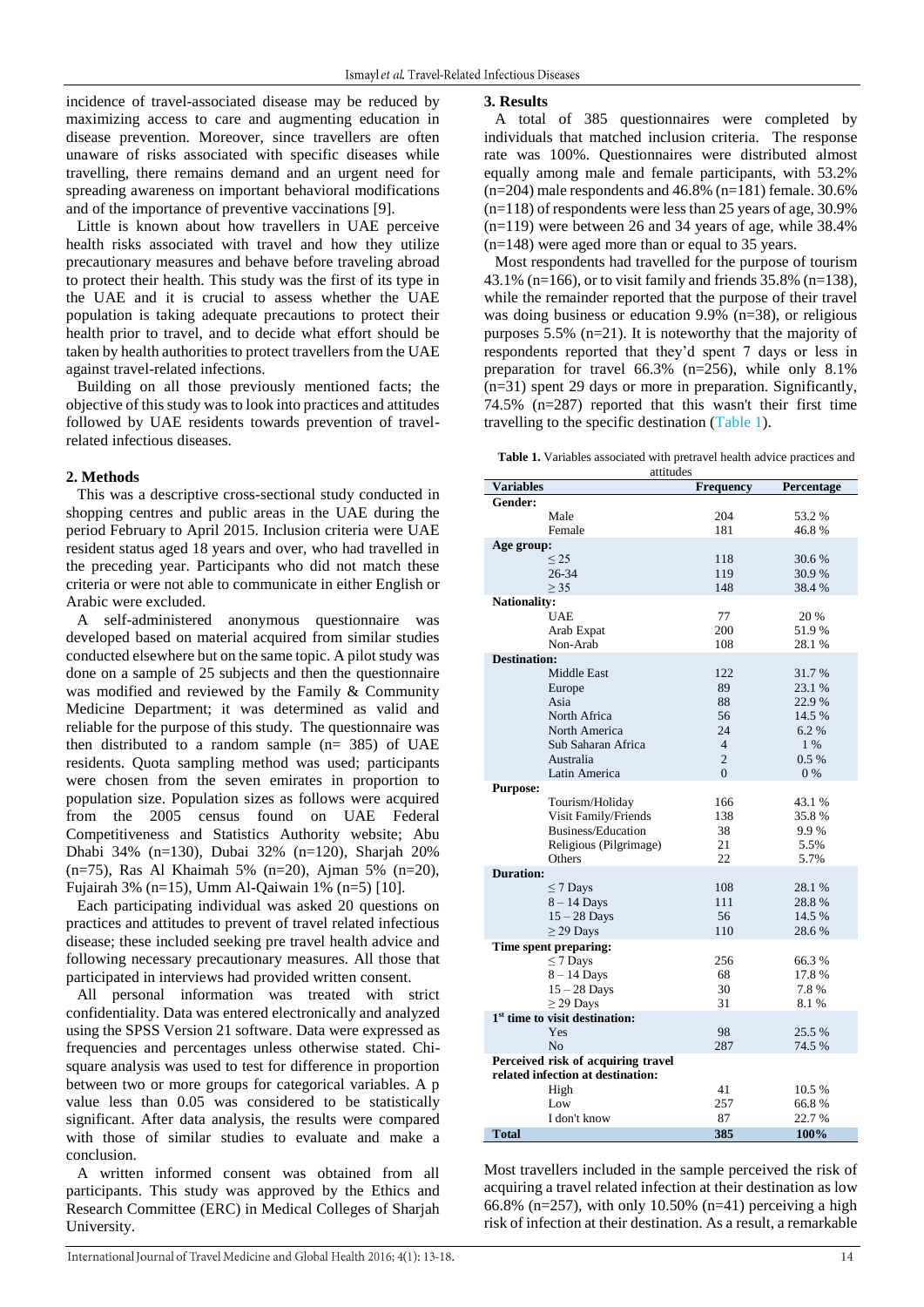70% (n=270) of respondents indicated that they did not seek any precautionary measures prior to their trip. The most common precautionary measure was to take medication, reported by 13% (n=50) of the sample [\(Figure 1\)](#page-2-0). Of a greater interest was that only 21% (n=81) sought advice on health for travel prior to their trip, while the outstanding majority 79% (n=304) said they had not taken advice. Of those who had taken advice, a high percentage of 92.4% (n=75 / 81) adhered to the advice they'd received. The most common source of advice was from family and friends 41%

 $(n=33 / 81)$ , followed by the Internet 35.9%  $(n=29 / 81)$ , and general practitioners 29.1% (n=24 / 81). Shockingly, only 15.4% (n= 12 / 81) took advice on health from specialized travel medicine clinics [\(Figure 2\)](#page-2-1).

However, those who had not taken advice on travel health gave the justification that they perceived they were not at risk  $43.2\%$  (n=131 / 304), already knew what to do 37.2% (n=113 / 304), didn't know that they should take advice 15% (n=46 / 304), or were too busy to do so  $4.6\%$  (n= $14 / 304$ ) [\(Figure 3\)](#page-2-2).



<span id="page-2-0"></span>**Figure 1.** The proportion of different precautionary measures undertaken prior to travelling: The respondants were permitted to chose more than one option. The majority did not take on any precautionary measures



<span id="page-2-1"></span>Figure 2. Source of travel health advice for those who sought it. The respondants were permitted to chose more than one option. Only 15.4% depended on travel medicine clinics



<span id="page-2-2"></span>**Figure 3.** Reasons for not seeking travel health advice for those who did NOT seek it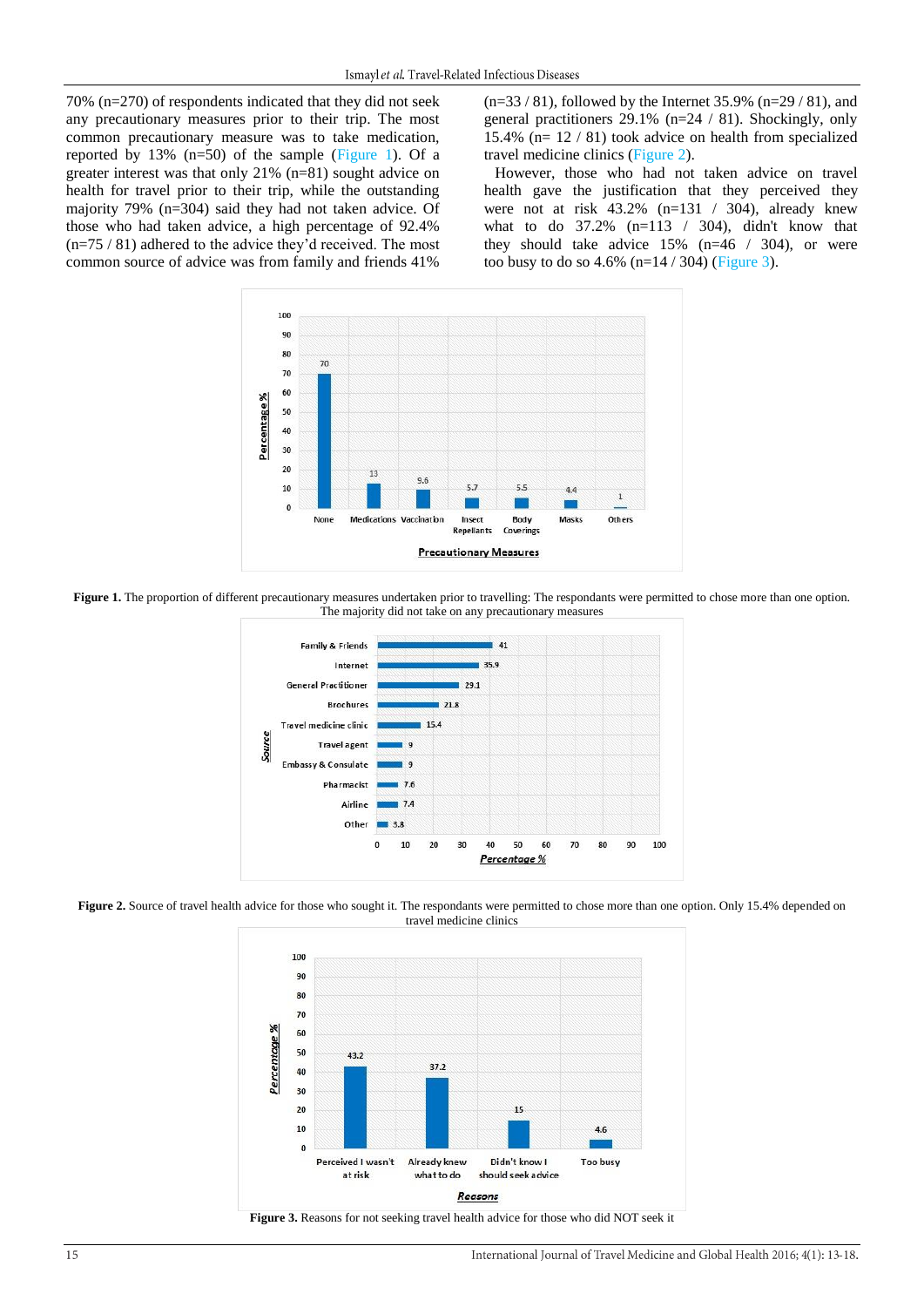It is important to document that on Pearson Chi-Square analysis, it was noted that UAE nationals were more likely to seek pre travel health advice than both Arab and non-Arab expatriates (p=0.006). It was also observed that females, participants who spent more preparation time prior to travel and those who went on longer duration trips were more likely to take preventive measures  $(p<0.001, p=0.03, p=0.006$ respectively). Respondents who perceived the risk of infection at their destination to be low were less likely to seek pre travel consultation or precautionary measures (p<0.001 and  $p=0.003$ ). Travellers for religious purposes were the most likely to seek pre travel advice and preventive measures  $(p<0.001$  and  $p=0.003$ ). Surprisingly those who were visiting a destination for the first time were less likely to take precautionary measures  $(p=0.02)$ . Correlation with the destination was found to be significant (p less than 0.05), but it was determined as non-reliable by the Family & Community Medicine Department due to the small number of participants in some choices of that section [\(Table 2\)](#page-3-0).

Lastly, it is important to mention that, when asked about their preferred method of receiving pre travel health advice in the future, respondents chose the Internet as the preferred method 44.9% (n=173), closely followed by physicians 38.4% (n=148), and then family and friends 36.6% (n=141). Again, only a small number of participants chose travel medicine clinicians as the preferred route for acquiring pre travel health advice 13.6% (n=52).

<span id="page-3-0"></span>Table 2. Impact of different variables on seeking pretravel health advice and acquiring preventive measures. A Pearson Chi-Square is presented for each variable. A p value less than 0.05 was considered to be statistically significant

| <b>Variable</b>                                                         | <b>Pretravel Health Advice</b> |                     | <b>Preventive Measures</b> |                     |  |
|-------------------------------------------------------------------------|--------------------------------|---------------------|----------------------------|---------------------|--|
|                                                                         | Yes $[n \left( % \right)]$     | <b>No</b> $[n (%)]$ | <b>Yes</b> $[n (%)]$       | <b>No</b> $[n (%)]$ |  |
| Gender:                                                                 |                                |                     |                            |                     |  |
| Male                                                                    | 37 (18%)                       | 167 (82%)           | 41 (20%)                   | 163 (80%)           |  |
| Female                                                                  | 44 (24%)                       | 137 (76%)           | 74 (41%)                   | 107 (59%)           |  |
| Pearson Chi-Square                                                      | $p = 0.12$                     |                     | p < 0.001                  |                     |  |
| Age group:                                                              |                                |                     |                            |                     |  |
| $\leq$ 25                                                               | 19 (16%)                       | 99 (84%)            | 28 (24%)                   | 90 (76%)            |  |
| 26-34                                                                   | 30(25%)                        | 89 (75%)            | 43 (36%)                   | 76 (64%)            |  |
| $\geq$ 35                                                               | 32(22%)                        | 116 (78%)           | 44 (30%)                   | 104 (70%)           |  |
| Pearson Chi-Square                                                      | $p = 0.17$                     |                     | $p = 0.11$                 |                     |  |
| <b>Nationality:</b>                                                     |                                |                     |                            |                     |  |
| <b>UAE</b>                                                              | 27 (35%)                       | 50 (65%)            | 28 (36%)                   | 49 (64%)            |  |
| Arab Expat                                                              | 34 (17%)                       | 166 (83%)           | 56 (28%)                   | 144 (72%)           |  |
| Non-Arab                                                                | 20(19%)                        | 88 (81%)            | 31 (29%)                   | 77 (71%)            |  |
| Pearson Chi-Square                                                      | $p = 0.006$                    |                     | $p = 0.38$                 |                     |  |
| <b>Destination:</b>                                                     |                                |                     |                            |                     |  |
| Middle East                                                             | 26(21%)                        | 96 (79%)            | 37 (30%)                   | 85 (70%)            |  |
| Europe                                                                  | 15 (17%)                       | 74 (83%)            | 17 (19%)                   | 72 (81%)            |  |
| Asia                                                                    | 20(23%)                        | 68 (77%)            | 31 (35%)                   | 57 (65%)            |  |
| North Africa                                                            | 8(14%)                         | 48 (86%)            | 15(27%)                    | 41 (73%)            |  |
| North America                                                           | 9(38%)                         | 15(62%)             | $12(50\%)$                 | 12 (50%)            |  |
| Sub Saharan Africa                                                      | 3(75%)                         | 1(25%)              | 3(75%)                     | 1(25%)              |  |
| Australia                                                               | $0(0\%)$                       | $2(100\%)$          | $0(0\%)$                   | $2(100\%)$          |  |
| Latin America                                                           | $\overline{0}$                 | $\mathbf{0}$        | $\overline{0}$             | $\boldsymbol{0}$    |  |
| Pearson Chi-Square                                                      | $p = 0.02$                     |                     | $p = 0.01$                 |                     |  |
| <b>Purpose:</b>                                                         |                                |                     |                            |                     |  |
| Tourism/Holiday                                                         | 28 (17%)                       | 138 (83%)           | 47 (28%)                   | 119 (72%)           |  |
| Visit Family/Friends                                                    | 20 (15%)                       | 118 (85%)           | 34 (25%)                   | 104 (75%)           |  |
| Business/Education                                                      | 13 (34%)                       | 25 (66%)            | 10(26%)                    | 28 (74%)            |  |
| Religious (Pilgrimage)                                                  | 14 (67%)                       | 7(33%)              | 14 (67%)                   | 7(33%)              |  |
| Others                                                                  | 6(27%)                         | 16 (73%)            | 10(45%)                    | 12 (55%)            |  |
| Pearson Chi-Square                                                      | p < 0.001                      |                     | $p = 0.003$                |                     |  |
| <b>Duration:</b>                                                        |                                |                     |                            |                     |  |
| $\leq$ 7 Days                                                           | 23 (21%)                       | 85 (79%)            | 23 (21%)                   | 85 (79%)            |  |
| $8 - 14$ Days                                                           | 22(20%)                        | 89 (80%)            | 33 (30%)                   | 78 (70%)            |  |
| $15 - 28$ Days                                                          | 7(13%)                         | 49 (87%)            | 13 (23%)                   | 43 (77%)            |  |
| $\geq$ 29 Days                                                          | 29 (26%)                       | 81 (74%)            | 46 (42%)                   | 64 (58%)            |  |
| Pearson Chi-Square                                                      | $p = 0.16$                     |                     | $p = 0.006$                |                     |  |
| Time spent preparing:                                                   |                                |                     |                            |                     |  |
| $\leq$ 7 Days                                                           | 51 (20%)                       | 205 (80%)           | 64 (25%)                   | 192 (75%)           |  |
| $8 - 14$ Days                                                           | 17(25%)                        | 51 (75%)            | 28 (41%)                   | 40 (59%)            |  |
| $15 - 28$ Days                                                          | $3(10\%)$                      | 27 (90%)            | 13 (43%)                   | 17 (57%)            |  |
| $\geq$ 29 Days                                                          | 10(32%)                        | 21 (68%)            | 10(32%)                    | 21 (68%)            |  |
| Pearson Chi-Square                                                      | $p = 0.17$                     |                     | $p = 0.03$                 |                     |  |
| $1st$ time to visit destination:                                        |                                |                     |                            |                     |  |
| Yes                                                                     | 20(20%)                        | 78 (80%)            | 20 (20%)                   | 78 (80%)            |  |
| N <sub>o</sub>                                                          | 61(21%)                        | 226 (79%)           | 95 (33%)                   | 192 (67%)           |  |
| Pearson Chi-Square                                                      | $p = 0.89$                     |                     | $p = 0.02$                 |                     |  |
| Perceived risk of acquiring travel related<br>infection at destination: |                                |                     |                            |                     |  |
| High                                                                    | 21 (51%)                       | 20 (49%)            | 22 (54%)                   | 19 (46%)            |  |
| Low                                                                     | 47 (18%)                       | 210 (82%)           | 72 (28%)                   | 185 (72%)           |  |
| I don't know                                                            | 13 (15%)                       | 74 (85%)            | 21 (24%)                   | 66 (76%)            |  |
| Pearson Chi-Square                                                      | p < 0.001                      |                     | $p = 0.003$                |                     |  |
| <b>Total</b>                                                            | 81(21%)                        | 304 (79%)           | 115 (30%)                  | 270 (70%)           |  |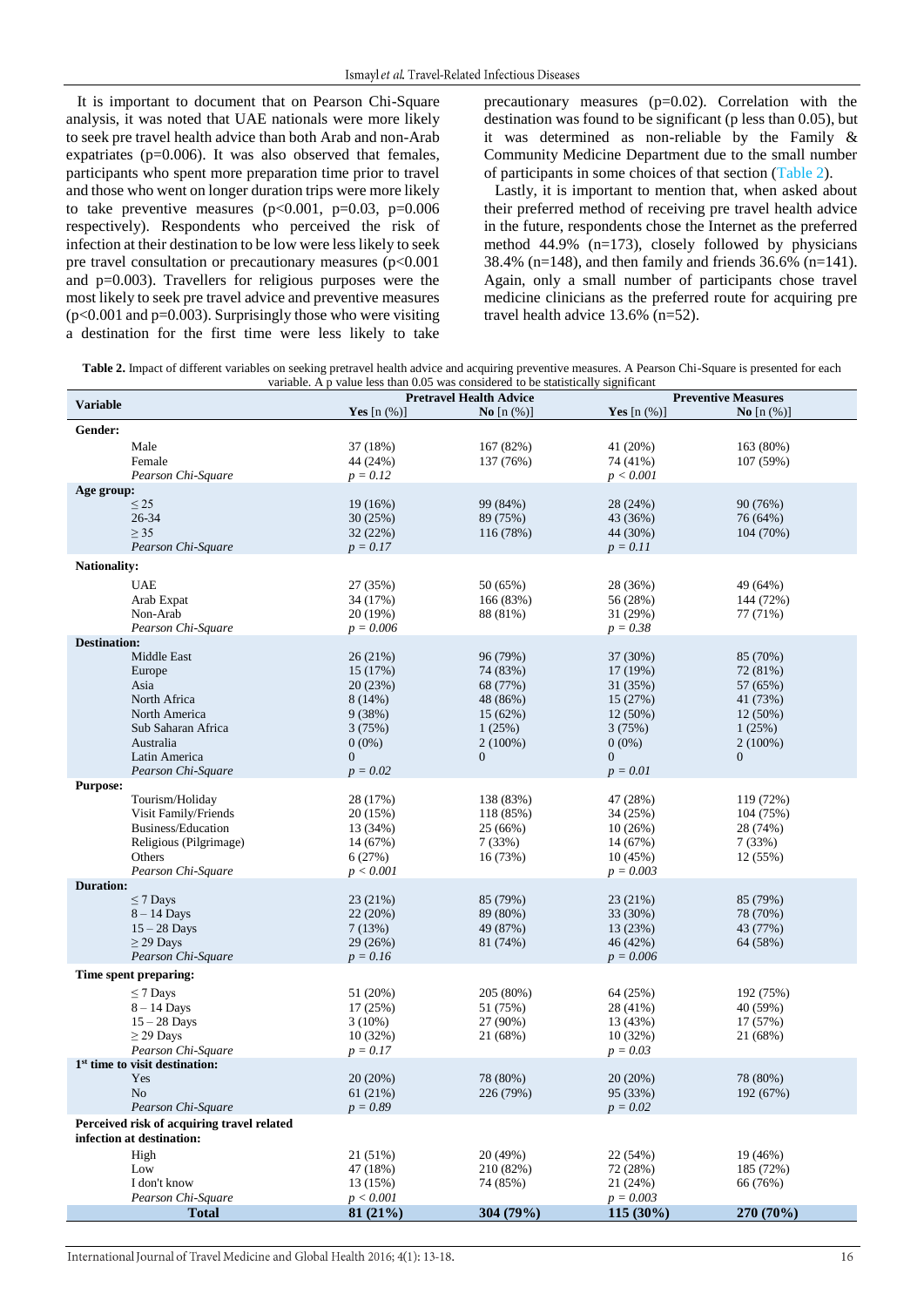| <b>Table 3.</b> Comparison between different studies in Pretravel health advice acquisition and Travel medicine clinics utilization |       |                  |            |              |     |                                                                                                   |     |      |                       |
|-------------------------------------------------------------------------------------------------------------------------------------|-------|------------------|------------|--------------|-----|---------------------------------------------------------------------------------------------------|-----|------|-----------------------|
| <b>Study</b>                                                                                                                        | UAE   | Johannesburg[11] | Swedish[8] | European[12] |     | American <sup>[13]</sup> Australian <sup>[14]</sup> Korean <sup>[15]</sup> Oatari <sup>[16]</sup> |     |      | Omani <sup>[17]</sup> |
| <b>Pretravel health</b><br>advice acquisition                                                                                       | 21%   | 86%              | 60%        | 52.1%        | 36% | 31%                                                                                               | 24% | 19%  | 22.5%                 |
| <b>Travel medicine</b><br>clinics utilization                                                                                       | 15.4% | 25%              | 30%        | 35.3%        | 10% | 4%                                                                                                | 0%  | 2.2% | <b>NA</b>             |

## **4. Discussion**

This study demonstrated that 21% of respondents sought pre travel health advice and 30% undertook precautionary measures prior to travel. Those figures are considerably low compared to figures determined by other studies on the same topic. For instance, the rate of taking pre travel health advice and consultation was 86% in a Johannesburg study [\[11\]](#page-5-10), 60% in a Swedish study [\[8\]](#page-5-7), 52.1% in a European study [\[6\]](#page-5-5), 36% in an American study [\[12\]](#page-5-11), 31% in an Australian study [\[13\]](#page-5-12) 24% in Korean travellers [\[14\]](#page-5-13), 19% in Qatar [\[15\]](#page-5-14) and 22.5% in Oman [\[16\]](#page-5-15).

The main reasons behind the previously mentioned findings seem to be that travellers either perceived the risk to be low or non-existent at their destination, or held the belief that they were already aware of the instructions to protect their health. This could be explained by the fact that the majority of subjects in our sample, which in reality reflected the demographic composition of the UAE society as non-Emirati and so most commonly travelled to their country of origin during vacation. This could also explain why UAE nationals were determined as the most likely to seek pre travel health advice, as they were leaving their home country. Another explanation for these findings could be shortness of duration spent in preparation for travel. As illustrated in this study, those who spent less time preparing were less likely to take preventive measures. Nevertheless, compared to other similar studies, this study determined figures that were significantly low, so a need to address this concern effectively was determined as essential.

Risk perception is an important factor in self-protection against risk of contracting disease while travelling [\[17\]](#page-5-16), as it serves as a guide to appropriate attitude and practice related to health prior to travel. It was noted in our study that low risk perception (43.2%) was the most common reason reported by participants for not seeking pre travel health advice.

Of those who sought pre travel advice, 41% acquired it from friends & family and 35.9% relied on the Internet as a source of advice, while only 15.4% of respondents depended on a travel medicine clinic. When participants were asked in general about their preferred source of advice, only 13.6% chose a travel medicine clinic. Nevertheless, utilization of a travel medicine clinic in the UAE appears to be better than those reported in American [\[12\]](#page-5-11), Australian [\[13\]](#page-5-12), Korean [\[14\]](#page-5-13) and Qatari [\[15\]](#page-5-14) studies, but less than that reported in studies on Johannesburg [\[11\]](#page-5-10), Sweden [\[8\]](#page-5-7) and Europe [\[6\]](#page-5-5). Seeking advice on health from friends and families is potentially misleading and could put health at risk because as these sources might not hold the necessary knowledge and expertise. Even health professionals, not to mention individuals working outside the health sector, could provide inappropriate pre travel health advice [\[18-20\]](#page-5-17). Thus, it is necessary to establish specialized travel clinics in society and to encourage travellers to use them. Similar conclusions were reached in Australian [\[13\]](#page-5-12), Korean [\[14\]](#page-5-13) and Qatari [\[15\]](#page-5-14) studies, which highlighted a lack of awareness about the importance of travel medicine clinics in society and reported a need to establish more travel clinics and to inspire the community to use them.

Regarding Pearson correlations, it was observed that travellers for religious purposes were the most likely to seek pre travel advice and to take preventive measures. This result was also determined in an Omani study [\[16\]](#page-5-15), which was most probably because vaccination was mandatory prior to taking the pilgrimage to Mecca, Saudi Arabia (Islamic religious ritual), which is a common destination for religious purposes from the UAE and other countries in the region. Also, participants visiting a destination for the first time were less likely to undertake precautionary measures. This could be explained by the idea that participants who had visited a destination before were more aware of preventive measures required for a particular destination, and thus were prepared to take such measures in travel to that destination. Being female was a good predictor of taking preventive measures. A similar conclusion was reached in the Omani study, which could be justified by the fact that women in general were more cautious about their health and visited general practitioners more frequently than did men [\[16\]](#page-5-15).

When comparing the precautionary measures and pre travel health advice variables, it was observed that those who sought pre travel advice were much more likely to acquire precautionary measures (p<0.001). This illustrates the significance and necessity of obtaining travel health consultation prior to travel.

*This study had several limitations:*

Assessment of the knowledge of travellers was overlooked and educational level was not determined for participants; these factors would be beneficial for consideration of pre travel health advice and precautionary measures. Also, more detailed information could have been obtained regarding attitudes and practices.

## **5. Conclusion**

This study revealed that UAE residents did not adapt appropriate adequate practice and attitude in prevention of travel-related infectious diseases. Despite the limitations of this study, it has provided sufficient data to help improve public health interventions directed at encouraging travellers to take pre travel health consultation. Awareness campaigns and promotion activities should be established to educate people in UAE of the importance of seeking pre travel health advice and to take appropriate precautionary measures, as well as to highlight the need to consult specialized travel medicine clinics. All of which are essential in order for travellers to stay healthy while abroad and on their return.

### **Recommendations**

We recommend future studies to be directed towards the knowledge of the UAE population about travel-related infectious diseases and travel health services available in the UAE, as there is a possibility that lack of knowledge and awareness could be the reason behind the low numbers seeking pre travel consultation and preventive measures.